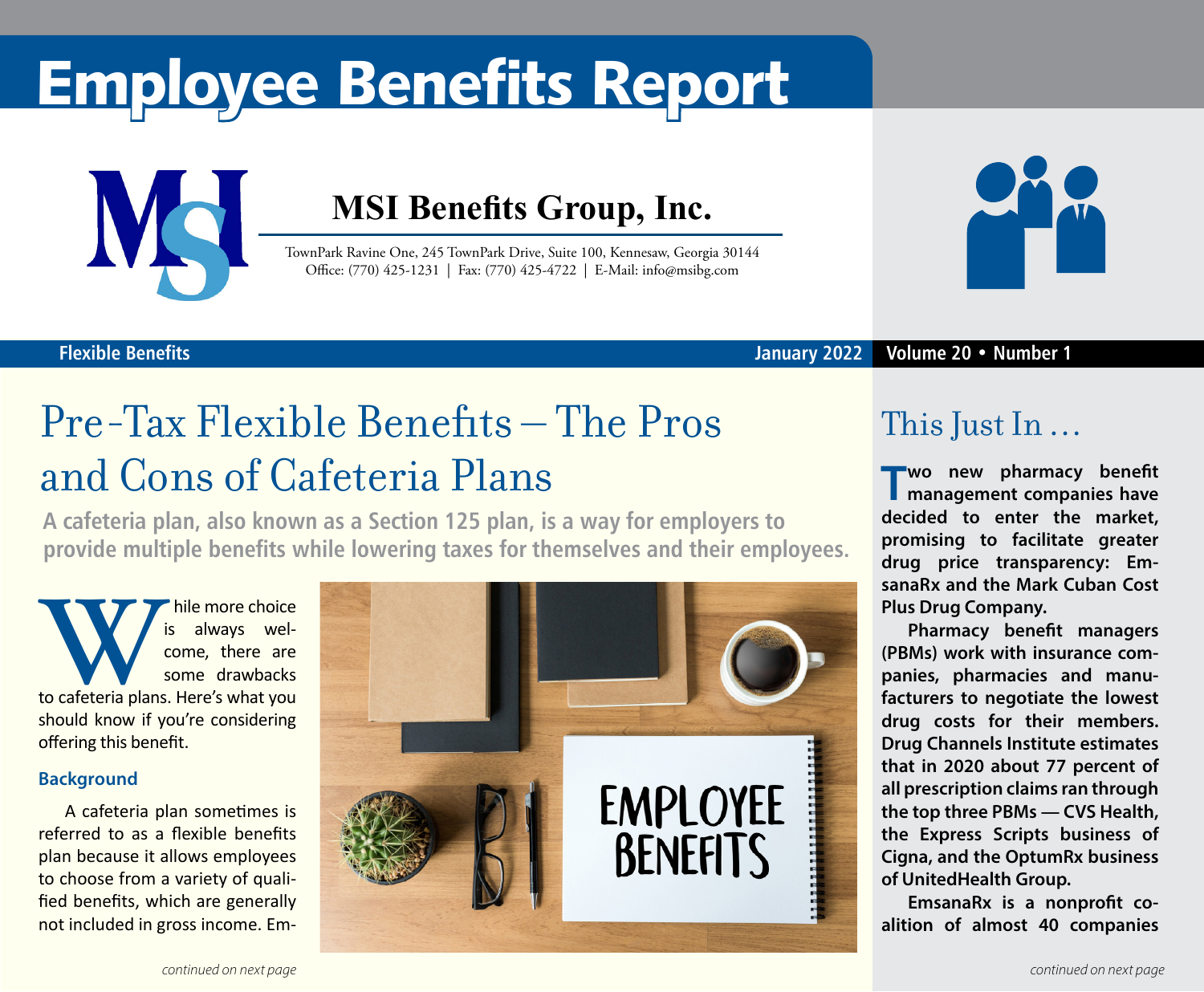ployees decide how much of their gross income they want to use for benefits before any taxes are calculated and deducted.

Qualified benefits include:

- **•** Accident and health benefits
- **•** Adoption assistance
- **•** Dependent care assistance
- **•** Group-term life insurance coverage not exceeding \$50,000
- **•** Health savings accounts including distributions to pay for long-term care services

Employer‐provided benefits that are not included in gross income and are not allowed in a cafeteria plan are called nonqualified benefits. Nonqualified benefits include:

- **•** Scholarships
- **•** Employer-provided meals and lodging
- **•** Educational assistance
- **•** Fringe benefits.

There are several types of cafeteria plans:

- Full flex plans: Employers make contributions for all plan-eligible employees, which they can use to buy various benefits. For benefits that employer contributions don't cover, employees can make pre-tax contributions.
- **Premium-only plans (POPs):** Employees can choose between receiving their full salary in cash or use a share of it to pay group insurance policy premiums on a pretax basis.
- **Simple cafeteria plans:** In exchange for contributing to each eligible employee's benefits, employers with 100 or fewer employees can get safe harbor from certain plan nondiscrimination requirements.
- **KE** Flexible spending arrangements (FSAs): These allow employees to make contributions toward health care and dependent care expenses on a pretax basis.

#### **Pros**

Here are a few of the reasons employers and employees like cafeteria plans.

- **Customization:** The cafeteria plan approach addresses a wide variety of needs for employees in different life situations. Instead of one-size-fits-all benefits, employees can choose the benefits that fit their unique requirements. When their needs change, they have an opportunity to adjust their selections each year. Many plans also allow employees to make changes when there is a significant life event, such as a marriage, divorce, or the birth of a child.
- **KET Financial considerations:** As mentioned. employers and employees pay less tax. In particular, employers don't pay FUTA or FICA taxes on the salary reduction amount. Similarly, employees don't pay the federal income tax, FICA, or state and local income taxes on the reduction — though there are exceptions in certain jurisdictions.

#### **Cons**

Despite the advantages, cafeteria plans have some negative features.

**planning to offer pharmacy benefit management services to employers. EnsanaRx, which includes retailers such as Walmart and Costco, is the PBM unit of the Purchaser Business Group on Health (PBGH) coalition. Emsana Health plans to serve as an "innovation studio" which will develop new products and solutions with input from PBGH's employer members.**

**The goal of the Mark Cuban Cost Plus Drug Company is to sell generic drugs at a transparent, fixed rate, and to unite manufacturing, distribution and pharmacy services under one roof. The PBM plans to be running by 2023, according to an article in the** *Wall Street Journal***.**

- **K** Finances: Unless specified in the plan documents funds placed into a cafeteria plan by an employee that are not used are forfeited. The plan documents can, however, allow up to \$570 to roll over. Without the rollover option in a plan, for instance, if an employee allocates \$2,000 for medical expenses but only spends \$1,500, the employee loses the \$500 worth of benefits. Another financial situation to consider is when an employee, who can choose from both nontaxable and taxable benefits under cafeteria plans, chooses a taxable benefit such as cash. The employee will incur a tax liability for the tax year when the cash benefit was received.
- **\* Strict requirements:** Most flexible spending accounts require employees to pay for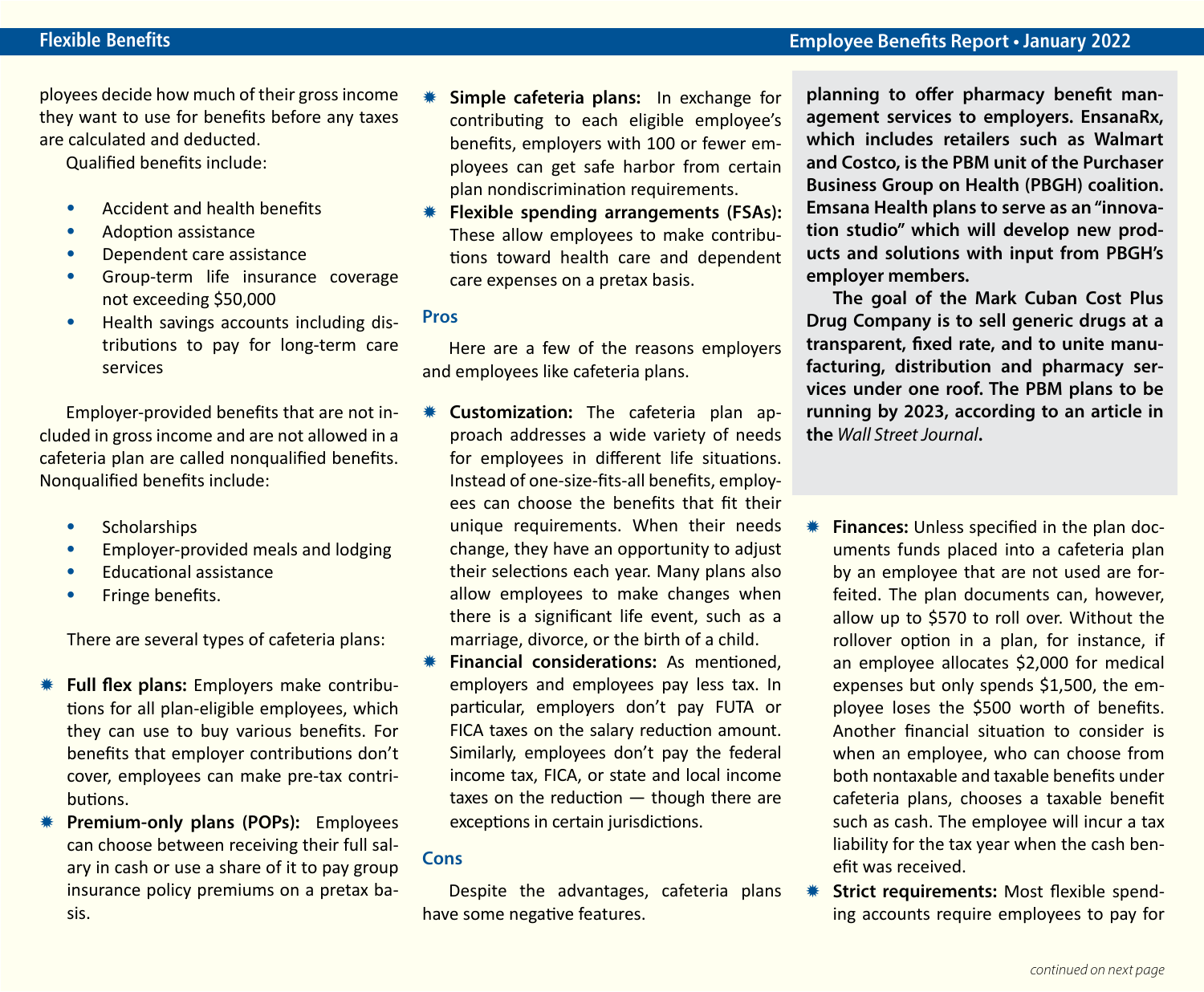their care expenses up front and receive reimbursement later, after it can be proved their expenses have met the plan's criteria. Some procedures, like an MRI, may require prior approval. Without such approval an employee might bear the entire cost without reimbursement.

- **Limitations:** Employers only can offer cafeteria plan benefits to employees. Full-time independent contractors, freelancers, gig workers, and other essential staff may get excluded from this benefits package.
- Administration: There is usually a setup fee, and although offset by the cost savings, the initial cost and additional infrastructure expenses may be more than some small businesses can manage. Plus, cafeteria plans can be complex and time-consuming to administer. **n**

### How to Avoid the Legal Pitfalls of Telecommuting

**Are you an employer who started letting employees work from home during the COVID-19 pandemic?**

The maybe telecommuting has<br>
been part of your work environ-<br>
ic. In any case, here are some<br>
things to be aware of to be sure you're not been part of your work environment even before the pandemic. In any case, here are some opening yourself to litigation.

As a first step, the best thing you can do to avoid potential legal issues is to have a formal company policy and a signed agreement that correlates to that policy. Both documents should address any potential problems that could arise when an employee works from home or in a public space away from the office.

Here are some of the issues that should be addressed in the policy and the agreement.

#### **Privacy/Confidentiality**

The company policy should draw attention to the fact that telecommuters who use their home computer must realize that an employer has the right to monitor or inspect an employee's computer — even if the employee is using a personal computer. The agreement should include a nondisclosure agreement requiring employees to promise not to share company information while allowing the employer to retrieve files at will.

#### **Security**

To ensure that hackers can't access company information from an employee's computer, employees should operate their computer from a secure server or a virtual private network. As an extra layer of protection, employees should also use encryption, passwords and network firewalls.

#### **Timekeeping**

The telecommuting agreement should list the employee's hours and require them to keep meticulous records or use an electronic tracking system. In situations where work hours fluctuate based on business needs, there should be an agreement specifying how many hours the employee will be paid each week —regardless of the hours they work.

Even with salaried employees exempt from overtime under the federal Fair Labor Standards Act, establishing normal work hours, including when employees are expected to be available by phone or email, usually creates a more productive, dependable work routine.

#### **Accommodations**

The Occupational Safety and Health Act (OSHA) mandates that employers maintain a safe workplace for employees by preventing foreseeable hazards — even when employee works from home. While an employer generally does not have the right to go into an employee's home, an employer can make it a part of the telecommuting agreement that to ensure compliance with OSHA standards inspection of the employee's home may be permitted.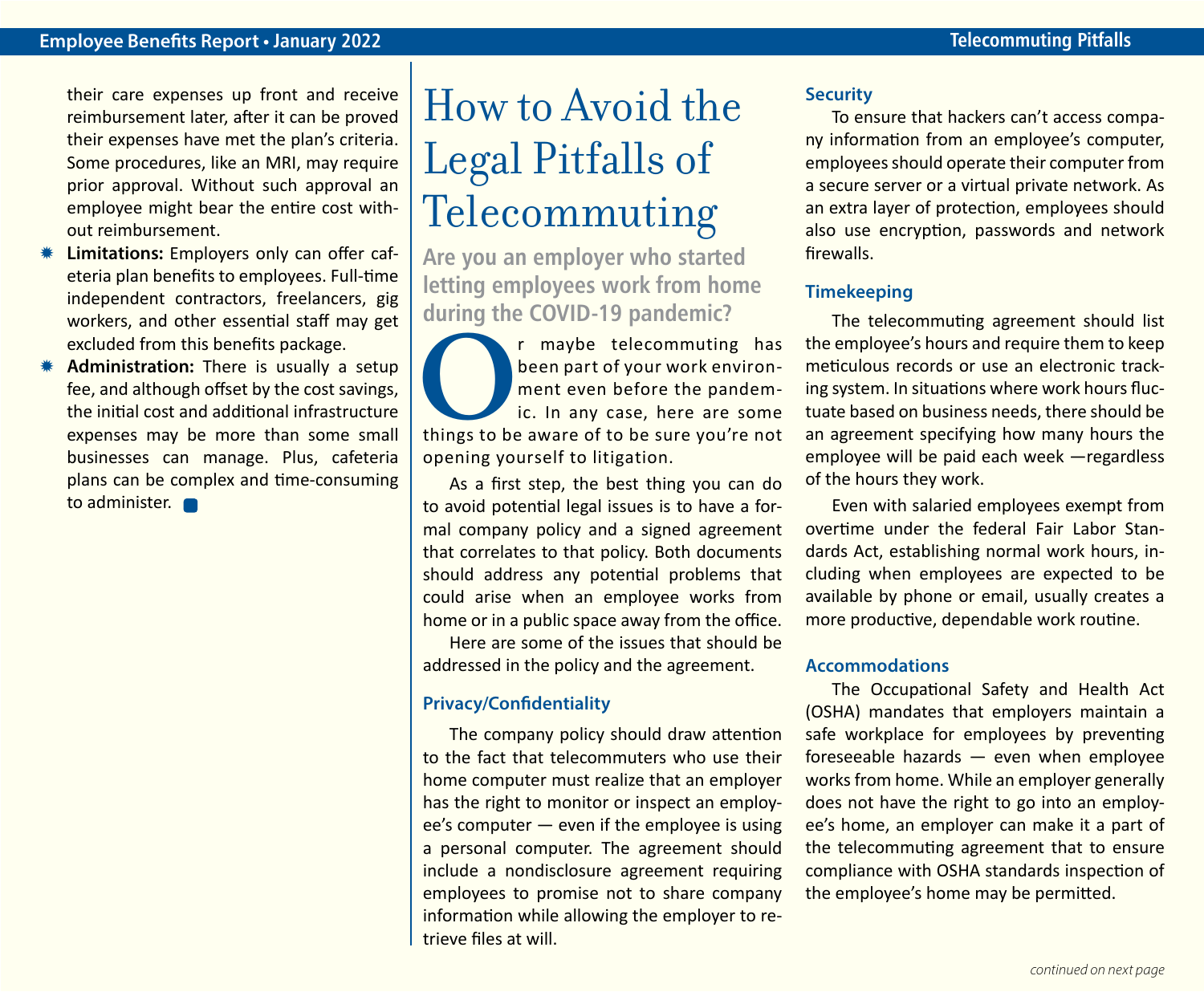

#### **Workplace Safety**

Most courts consider home workplace locations an extension of the office. That means that an employer could be held liable if an employee is injured while working at home. Employers are encouraged to create a specific policy regarding work-related injuries that may occur in an employee's home. The policy or agreement should designate a specific area of the employee's house where work will be performed — preferably apart from the rest of the house to ensure that injuries occur only in the designated areas.

#### **Discrimination**

Your policy should indicate which group or groups are eligible to work from home, and under what circumstances. Make sure that your policy doesn't apply to groups that could be identified in a manner suggesting discriminatory intent, however, such as only women or only young employees.

#### **Class Action Considerations**

Ideally, each telecommuting employee should have a separate, individualized agreement. Individualized agreements protect employers from class action lawsuits. For instance, in a situation where an employee brings a suit alleging the employer failed to properly record work hours, if all employees signed the same agreement, the suit could be applied to all nonexempt telecommuting employees.

#### **Zoning And Taxes**

Some local ordinances restrict the ability of individuals to conduct business in their homes, and in some cases, permit local governments to levy taxes. The telecommuting agreement should stress that it is the employee's responsibility to ensure compliance with local zoning and regulations.

It is in your firm's power, of course, to discontinue telecommunicating when you believe the arrangement no longer meets your company's needs and your agreement should state so. It's in everyone's best interest, though, for you to provide employees with at least a 30 days' notice, especially to accommodate childcare issues and other problems that may arise from the change.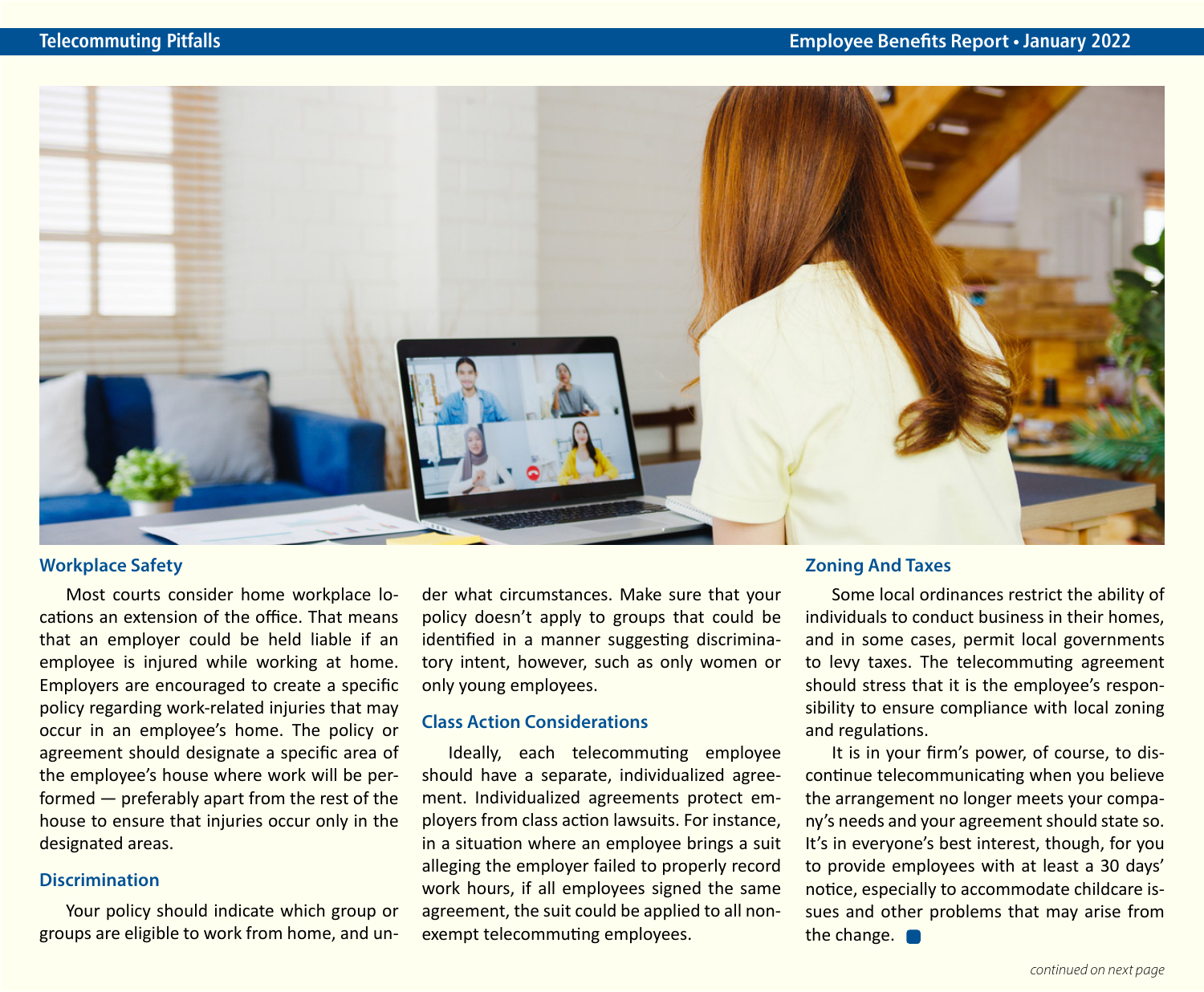### What to Expect for Retirement Savings Plans in 2022

**W** The a new year<br>
new rules. Here's v<br>
government has p<br>
tirement savings plans in 2022. ith a new year often comes new rules. Here's what thefederal government has planned for re-

#### **401(k) Contributions Raised**

The Internal Revenue Service (IRS) limits contributions to 401(k), IRA, Roth IRA and other retirement savings plans to prevent highly paid employees from receiving more benefits than the average employee. Contribution limits vary by the type of plan, the plan participant's age and in some cases by how much someone earns.

For 2022, the IRS increased the amount employees can contribute to 401(k) and 403(b) plans, to most 457 plans, and to the federal government's Thrift Saving's Plan to \$20,500. This is a \$1,000 increase over the contribution limits in 2020 and 2021. Employees 50 and older can make a catch-up contribution of \$6,500 — the same as last year.

The contribution limit for a SIMPLE IRA was also increased. A SIMPLE IRA is a retirement plan designed for small businesses with 100 or fewer employees. Employees can contribute an extra \$500 in 2022 for a total of \$14,000. The catchup contribution limit for those 50 and older remains the same at \$3,000.

However, for employees with individual retirement accounts, the IRA contribution limits remain unchanged, as they have since 2019. Traditional or Roth IRA contribution limits are \$6,000. Catch-up contributions remain \$1,000.

#### **Retirement Age Higher**

If you have employees who are counting the days till retirement, they will have to wait a little longer if they want to collect full Social Security payments during retirement.

Since the time when President Roosevelt signed the Social Security program into law in 1935, the age someone must reach to collect full benefits has been raised 12 times. The latest increase in full retirement age took effect this year. The full retirement age for those born in 1960 or later is now 67. (Retirement ages for those born earlier varies between 65 for individuals born in 1937 and prior and 66 and 10 months for those born in 1959.)

#### **The Rich Pay More**

The amount of FICA taxes taken from employees' paychecks for Social Security taxes have a wage-based limit and are adjusted annually to reflect inflation. The maximum annual earnings that are subject to Social Security withholding in 2022 are \$147,000 per employee.

There's some controversy about the cap. A large number of wage earners earn less than the wage base limit, which means they pay tax on every dollar of their income. At the same time, the highest earners pay tax on only part of the money they earn. There is an assump-



tion that lower wage-earners are the prime beneficiaries of Social Security and that those who earn more won't need it  $-$  which was part of the original rationale for instituting the income cap. Critics of the cap believe that lifting the cap would result in a significant amount of additional revenue that could help cover the shortfall Social Security soon will face.

#### **Last Year to Report Coronavirus-Related Distributions**

In 2020 , the pressure put on on the economy by the pandemic meant that money was tight for many people. To help, the IRS allowed qualified individuals to take distributions of up to \$100,000 from eligible retirement plans without paying an early withdrawal penalty. Anyone who did this could either report those distributions as income in one lump sum in the year they received the funds or spread the distribution out evenly over three years ending in  $2022.$